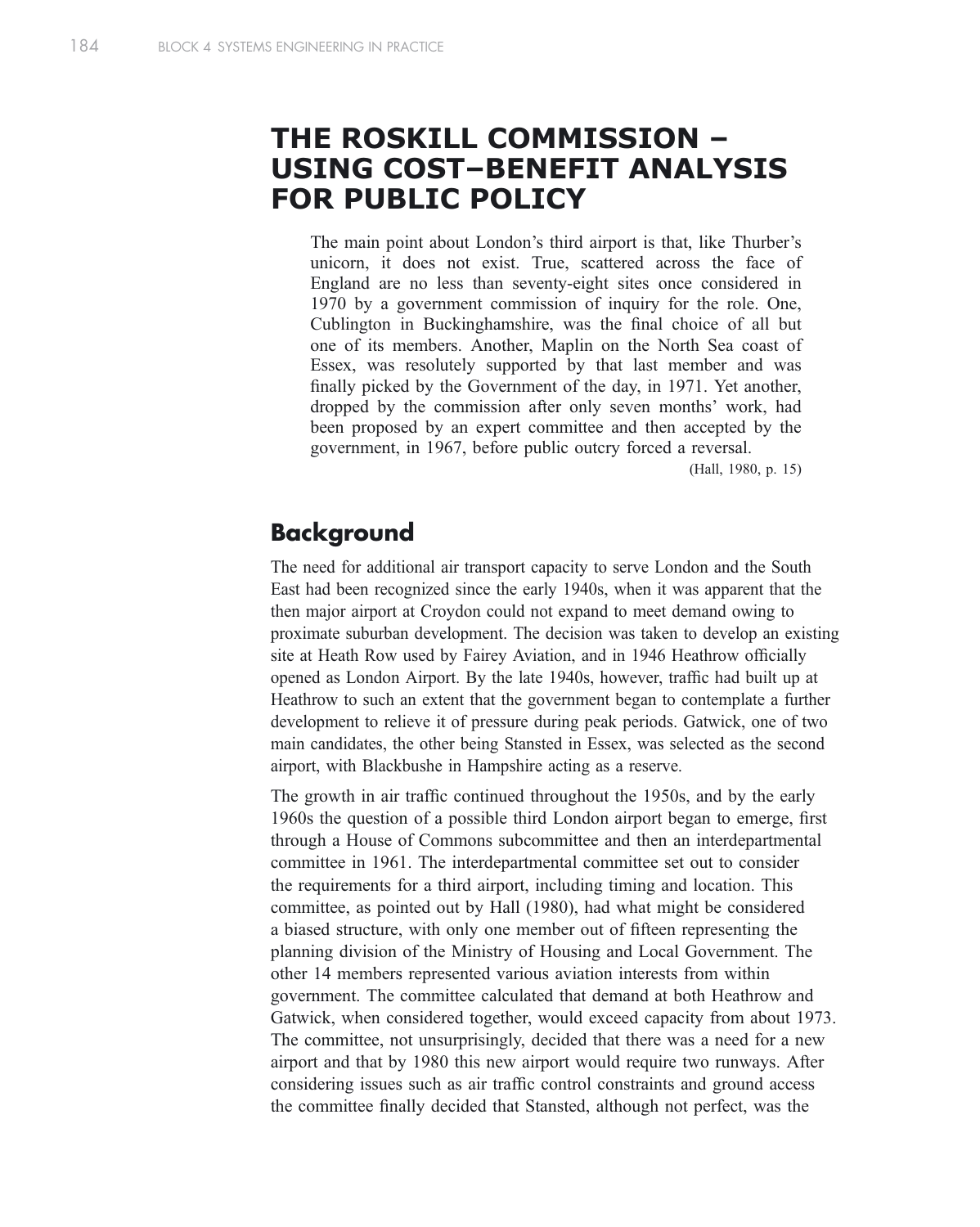preferred site. Subsequent passenger figures showed, however, that Heathrow and Gatwick did not run out of capacity, as both exceeded the forecast figures substantially in 1976, mainly as a result of the technological improvements in airplanes. Quite simply, they were bigger and carried more passengers than the committee had allowed for in their original forecasts.

In December 1965, although it was not legally required to do so, the government of the day established a public inquiry into the development of Stansted. The inquiry ended in February 1966 and a report presented to the President of the Board of Trade in May of that year. When published, a year later, the report concluded that Stansted was only suitable as a location on the grounds of air traffic control; on others such as planning, access, noise, amenity and agriculture it fell down. The inspector felt that the only real justification for siting the airport at Stansted would be for national necessity, but this had not been proven by the evidence in his view.

Resisting the idea of an independent commission, the government set in train another government review – it felt that a decision was required urgently and that all the salient 'facts' had been fully explored previously and so a new inquiry was unnecessary. Whilst the review reassessed capacity figures, using different forecasts and taking into account technological advances such as the new Boeing 747s, it reaffirmed that a new airport was still needed. After considering a series of sites north, east and west of London the resultant White Paper concluded that Stansted was still the preferred option. The publication of the White Paper created a public outcry, and challenges to the technical judgements and constitutional issues mounted. This, aligned with a change in ministerial responsibilities, a call for a new inquiry by the Council on Tribunals, and a highly critical debate in the House of Lords, finally led the Cabinet to reverse its earlier decisions and announce a new independent inquiry in February 1968. The final report was published in 1971.

### The inquiry

On 22 February 1968 the then President of the Board of Trade announced in Parliament that he proposed to establish a commission to objectively re-examine the choice of Stansted in light of the anxieties expressed both within and outside of Parliament. The appointment of the commission, its terms of reference and Chairmen were announced on 20 May 1968. The terms of reference were

To enquire into the timing of the need for a four-runway airport to cater for the growth of traffic at existing airports serving the London area, to consider the various alternative sites, and to recommend which site should be selected.

(Quoted in Fordham, 1970)

The President of the Board of Trade at the time of instigation was Anthony Crosland, and it is not unreasonable to consider that his concerns with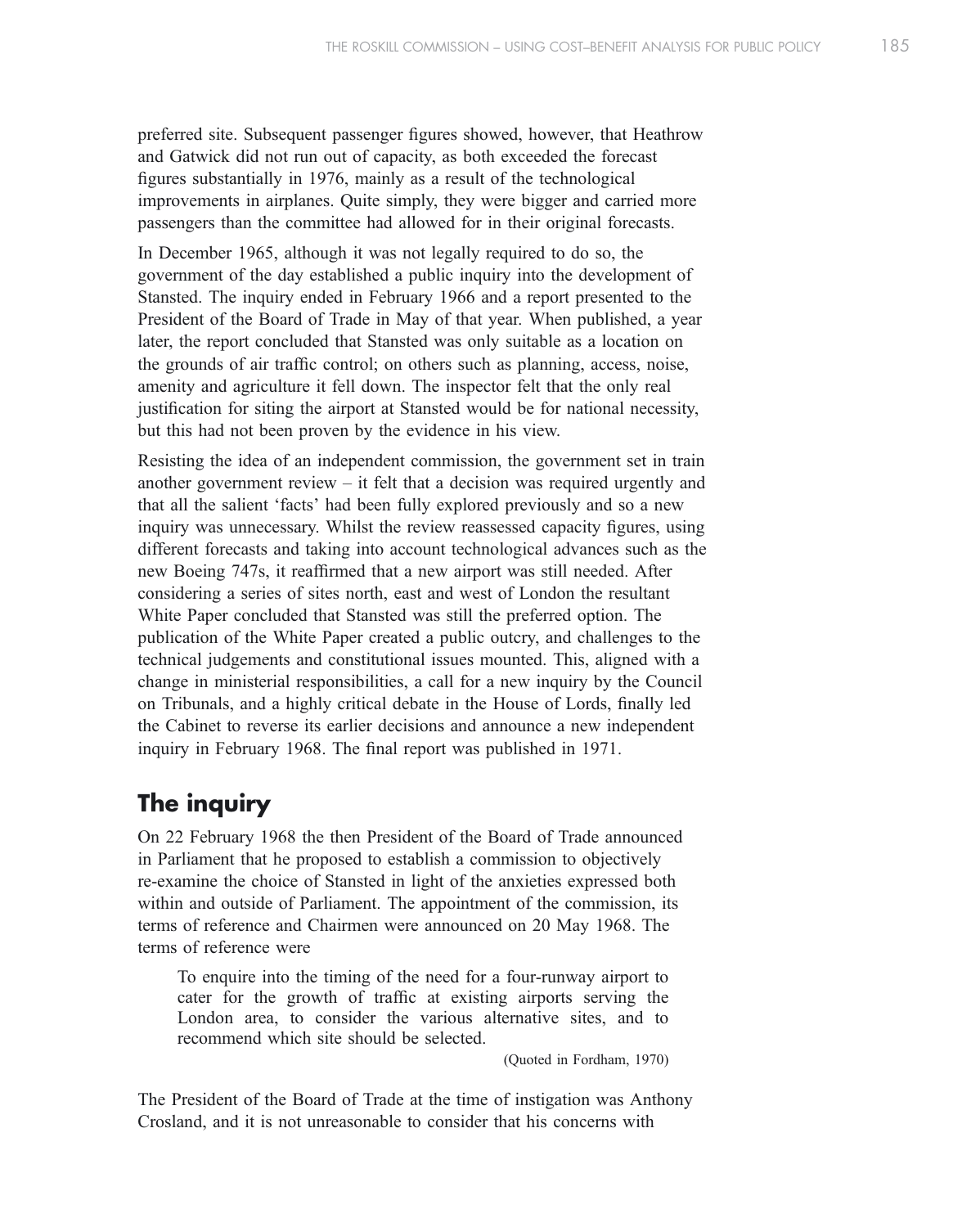environmental quality and systematic economic evaluation using cost–benefit analysis may have had some influence on the direction of the new inquiry (Hall, 1980). Indeed, in the Foreword to the Papers and Proceedings Volume VII its author, the Hon. Mr Justice Roskill, stated that

Stage III of the Commission's work consists of investigation and research into matters relevant to the choice to be made between the short list sites. When the Government appointed the Commission in 1968 it drew attention to those matters which were thought particularly relevant. Included among these was the need for a cost/benefit analysis. (HMSO, 1970, p. 3)

The Commission understood that there were problems associated with such an approach, especially with regard to valuing factors where a market does not readily exist, for example the effect of noise. To overcome this the research team used substitute measures rather than accept that some features are unquantifiable, as the team believed that doing so would weaken the analysis. Whilst the commission noted the difficulty of placing monetary values on all the relevant factors under consideration, it felt that

... It [cost–benefit analysis] seeks so far as it can to assist in bringing all problems into their proper perspective. It provides a logical framework within which to assess all the effects flowing from a particular investment or planning decision. It tries to ensure that decisions are taken on the basis of people's individual values and choices as revealed by their behaviour rather than on the basis of the decision maker's own preferences or standards or of those of vociferous and politically powerful groups.

(HMSO, 1971, p. 12)

An initial list of 78 sites, generated without specifying criteria for selection, was reduced to an intermediate list of 29 by considering costs of surface access, defence and noise issues. This list was then further refined by considering the cost of additional factors such as air traffic control, site preparation and land take. The four sites shortlisted for consideration were Cublington (Buckinghamshire), Foulness (Essex), Nuthampstead (Hertfordshire) and Thurleigh (Bedfordshire). This final list, however, was not solely the result of the cost analysis, as on this method alone it would have included Silverstone (Northamptonshire) and Hockliffe (Bedfordshire), and Foulness would have been omitted. To arrive at the final list the commission took into account regional planning issues – an introduction of subjective criteria at an early stage. Once the list had been decided upon the Commission's research team then applied its cost–benefit method to enable the Commission to explore the comparative merits of the sites. What it did not do was an exhaustive cost–benefit analysis of each site; it was not interested in whether benefits outweighed costs at any particular site. Rather, the Commission was interested in a means of distinguishing between the chosen sites by concentrating on 'significant inter-site differences and not on defining the totals of all the factors considered' (HMSO, 1971, p. 118).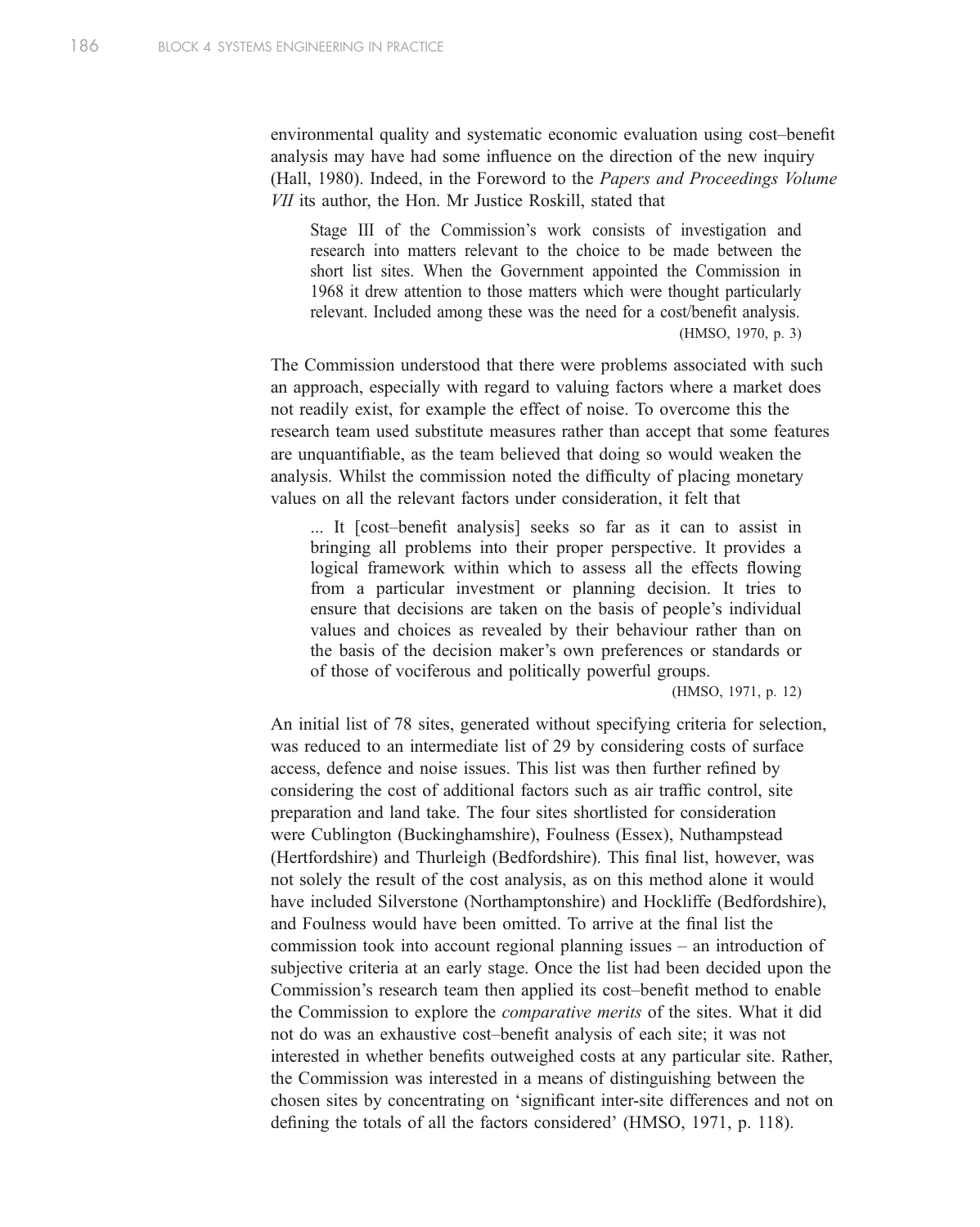An example of how much detail the research team went into can be gleaned from Volume VII Part 2 of the Commission's Papers and Proceedings. For example, Chapter 11 details the analysis of surface transport and air movement cost parameters, i.e. the costs, benefits and disbenefits associated with travel. To arrive at their figures the team considered the following factors.

For surface transport:

- value of working time a value placed on the loss of work due to travel to and from an airport;
- value of leisure time a value placed on the loss of leisure time due to travel to and from an airport;
- $\bullet$  value of time for air passengers the average incomes for business and leisure travellers;
- value of business travellers' time the average income plus costs borne by the employer;
- value of leisure passengers' time based on  $25\%$  of gross salary expressed as an hourly rate;
- $\bullet$  value of accompanying persons' time using the Ministry of Transport's national figures for adults and children;
- $\bullet$  value of paid drivers' time derived from the wage rate for Civil Service car drivers plus employer overhead costs;
- $\bullet$  increase in the value of time over time calculated at 3% for leisure users and 3.25% for business travellers;
- $\bullet$  vehicle operating costs calculated for cars, light goods and other goods vehicles;
- public transport operating costs a calculation of the marginal cost per mile of using the railway;
- $\bullet$  vehicle occupancy and accompanying persons a standard figure including air passengers, paid drivers and other accompanying passengers;
- accompanying persons on public transport assumed to be  $10\%$  of air passengers using public transport;
- coach occupancy a figure for the number of persons per coach;
- occupancy of servicing vehicles using Ministry of Transport standard data for business cars, light goods vehicles and other goods vehicles;
- composite evaluation costs the cost per mile and per minute calculated for business and leisure passengers when using rail and/or road;
- $\bullet$  composite behavioural costs similar to evaluation costs but allowing for the assumed perception of costs associated with travel.

For air movement:

- $\bullet$  passengers' time including taxiing, waiting to take off, flying, and waiting to land;
- $\bullet$  crew costs flight deck and cabin crew costs calculated for different aircraft types;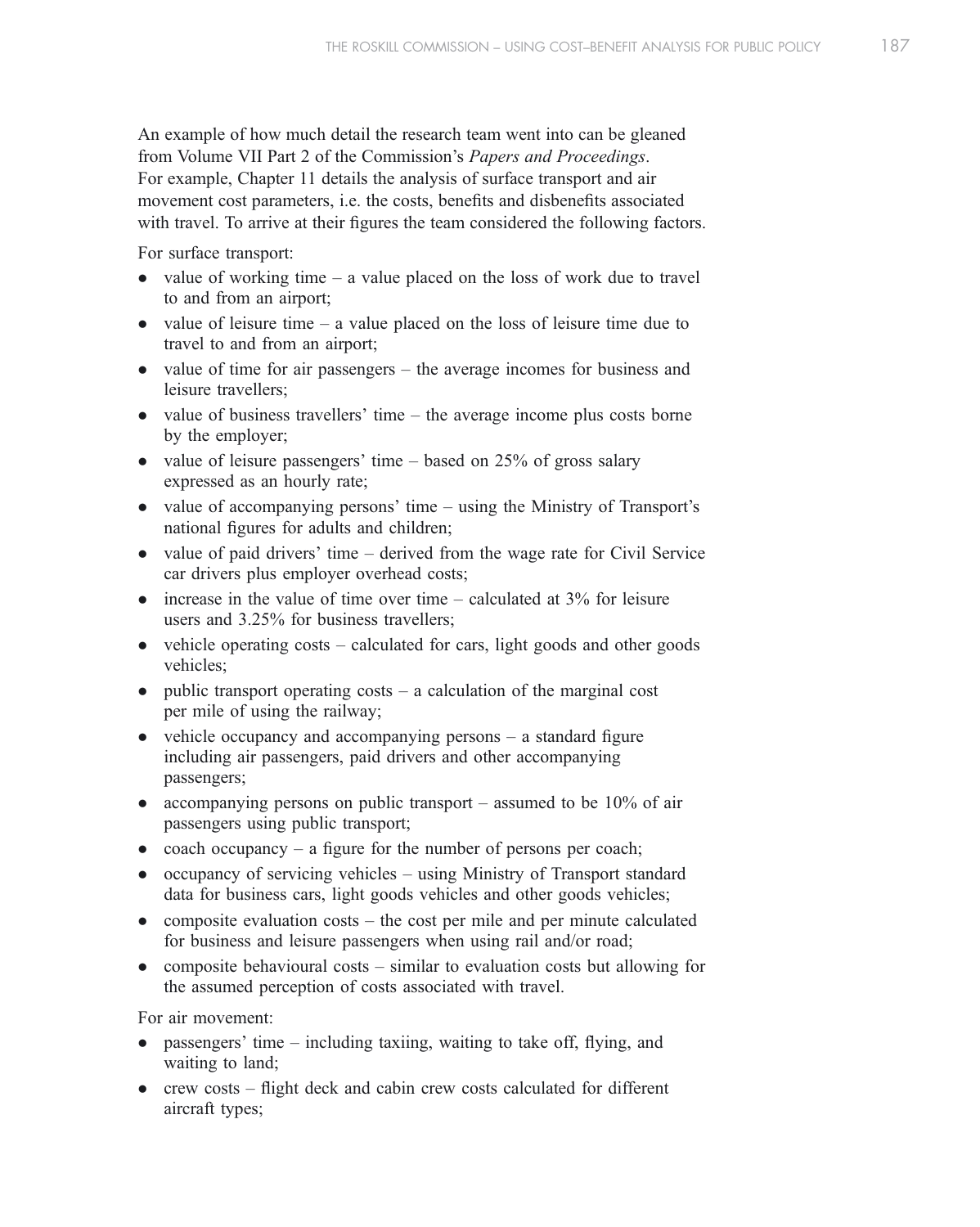- $\bullet$  fuel costs based on net cost and calculated for different aircraft types;
- $\bullet$  engineering costs including flight, landing, regular maintenance and overheads;
- $\bullet$  aircraft standing costs including interest payments, insurance and depreciation calculated for different aircraft types flying three route categories;
- $\bullet$  fare differences between airports to allow for traveller preference should this be marked between airports.

In total, the final cost–benefit analysis comprised 20 different factors for consideration (see Table 16 below). Whether the Commission chose the most suitable method and parameters is open to some debate, as graphically evidenced in the final report by a note of dissent by Professor Colin Buchanan, and this was recognized by the Commission:

Informed judgement is required at every stage. For example, the choice between the rival views on the value of time – each view argued by experts on the basis of evidence or deduction and each view strongly held by its exponents – in the end has to be a matter of judgement.

(HMSO, 1971, p. 11)

However, the Commission was prepared to defend the use of the parameters chosen. For example, with reference to the valuation of time the Commission stated:

The values to be attached to travel time must remain uncertain but there are no conclusive grounds for thinking that the values assumed by the Research Team were either too high or too low. They are likely to be of the right order of magnitude. We finally adopted 'high' and 'low' values for time to reflect our general uncertainty about the reliability of our best estimate. The range of values adopted in the revised cost/benefit study is likely to include the correct value.

(HMSO, 1971, p. 229)

The final recommendation was not based solely on the outcome of the cost–benefit analysis. In its final report the Commission also made site comparisons based on planning, noise, aviation issues, airport design and construction, surface access, and defence issues. The question for some, including Professor Buchanan, was whether undue weight was given to cost–benefit analysis. The Commission rejected this notion, stating in the Final Report that 'No single factor can dictate an answer' (HMSO, 1971, p. 130). A more detailed rebuttal of Professor Buchanan's objections were provided for in Sections 13.62–13.67 of the same report.

Now read the extract below, taken from Peter Hall's book Great Planning Disasters. Whilst the Commission set out to consider the question of a third London airport in an unbiased and dispassionate manner, how they arrived at their decision may not have been so clinical.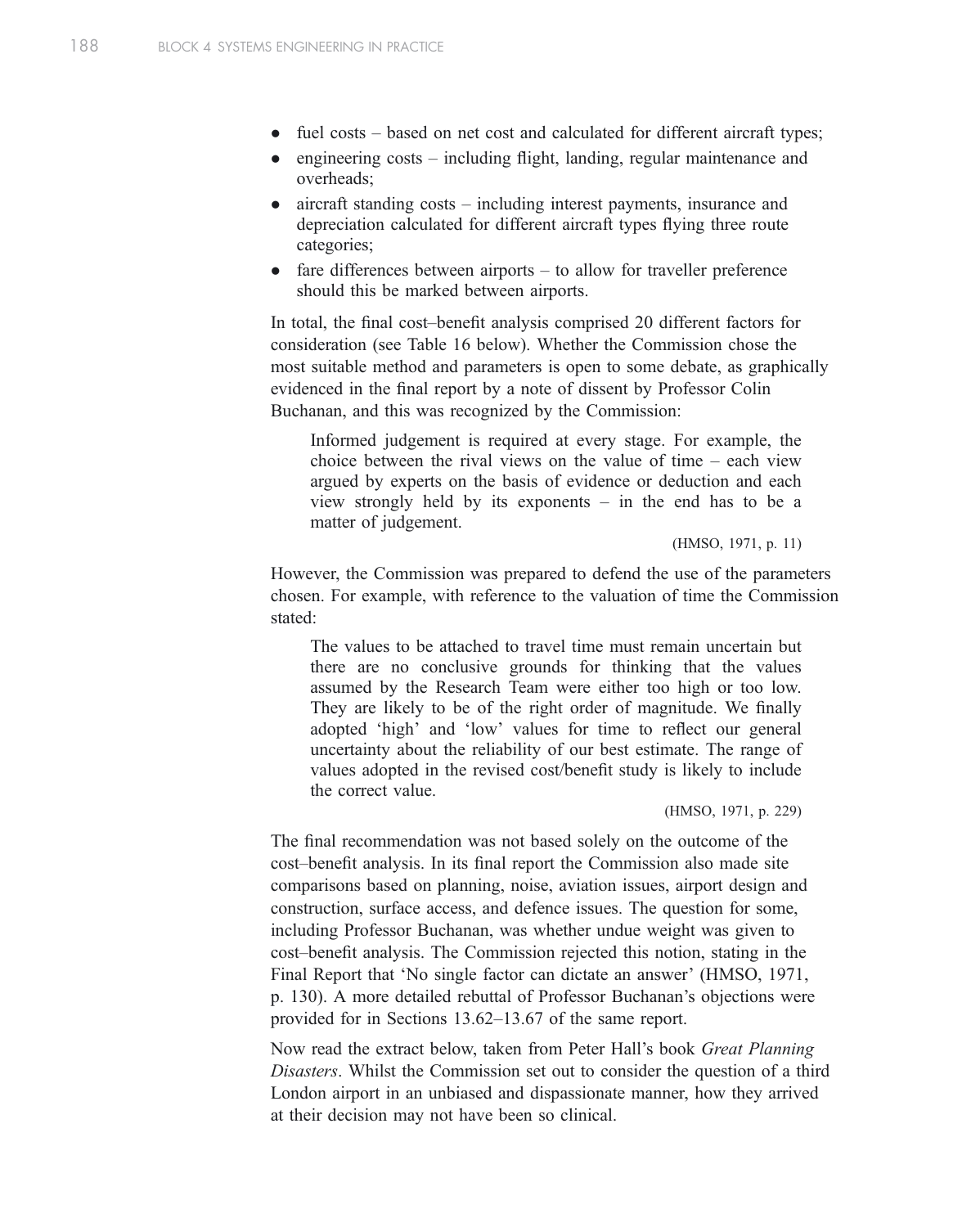### London's Third Airport

#### Peter Hall

#### Great Planning Disasters, Penguin, 1980, Chapter 2, pp. 29–38

The inquiry by the Commission on the Third London Airport, under the chairmanship of the Hon. Mr Justice Roskill, was surely the most exhaustive of its kind ever held, and perhaps ever likely to be held. (Indeed, for sheer scale only the Greater London Development Plan, shortly afterwards, would begin to compete.) It took over two and a half years, from May 1968 to December 1970, and cost over £1,000,000 in direct costs plus an unknown amount spent by those who appeared at it. However, what distinguished it was not merely its scale, but, even more, its method. Even its most severe critics (such as Professor Peter Self) had to admit that it was a model of its kind.17 It represents a high-water mark of a certain kind of rational comprehensive planning based on the attempt to qualify. So it is particularly interesting to look at the methodology, to help understand both why the commission reached the conclusion it did, and why then the government rejected a large part of it.

The commission started by drawing up a short list of sites for comparison. In this it was determined to keep a completely open mind – unfettered, as it said in its final report, by the past. It started with a long list of seventy-eight sites, and within seven months it had narrowed the choice down to four, upon which the whole of the rest of the work was concentrated. These were Thurleigh near Bedford, Cublington in Buckinghamshire, Nuthampstead in northern Hertfordshire, and Foulness, or, as it later became known, Maplin. Conspicuously, Stansted was missing, and in its final report the commission explained why. It was inferior to Nuthampstead, a site about ten miles to the north-west, in terms of air traffic control, of noise impact on urban areas, and of surface access. Therefore, logically, it had to go. On Foulness, however, the commission finally admitted a failure of logic: it ranked best on noise, defence and air traffic control, but it was expensive to prepare and it involved very high surface-access costs. So it finally went in, though overall it ranked thirteenth out of fifteen: four places, ironically, behind Stansted. The reason was that it seemed to offer a particularly novel solution, and the commission thought it should be tested.

Logically, as with all previous (and subsequent) inquiries, the Roskill Commission had to look at the timing of the need. Here, some argued that they were constrained by their terms of reference, which asked them to 'inquire into the timing of the need for a four-runway airport to cater for the growth of traffic at existing airports serving the London area'. In other words, these critics argued, they were precluded from looking at the national airports policy and the possibility of large-scale diversion to provincial airports. But, in view of the fact that the commission's subsequent traffic model ranged as far as Manchester, this is perhaps hardly fair. Impressed from the start by the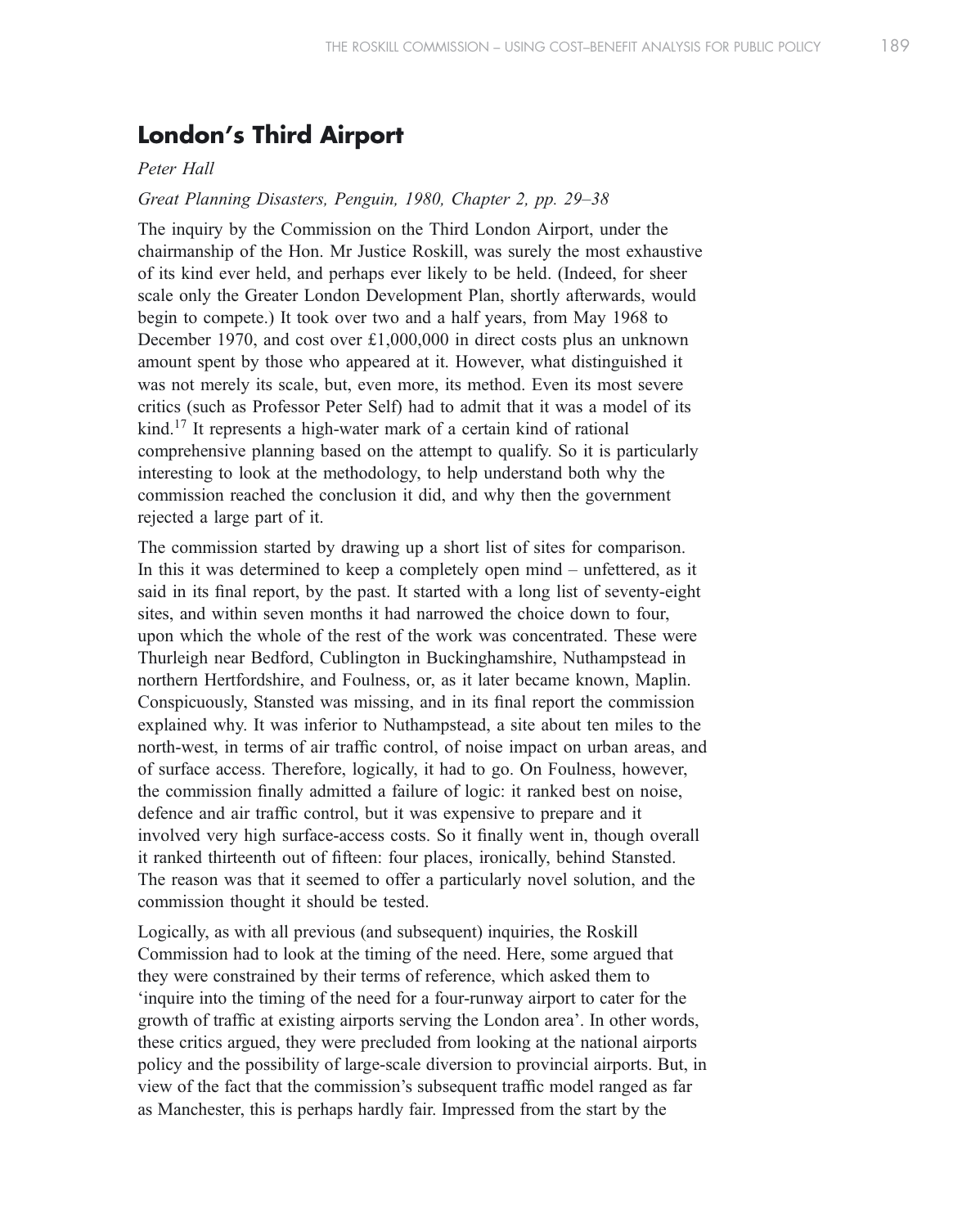weaknesses of earlier forecasting efforts, the commission asked its research staff to make their own, as well as using those of the British Airports Authority, the Civil Aviation Authority and others. It had a problem with Gatwick, where it had to make alternative assumptions – one with a second runway, one without it. It concluded that there was no reason to open a third airport before traffic growth made it necessary, and it assumed that there would be no artificial control over the growth of traffic at Heathrow or Gatwick (apart from the runway decision at the latter). It concluded also that Heathrow, Gatwick with one runway, Stansted and Luton could together accommodate about 475,000 air movements by the end of the 1970s, and on balance it thought that this figure would be exceeded by demand in 1980 or 1981. Significantly, in view of later events, it emphasized that expedients at existing airports would not greatly modify this: even a second Gatwick runway would postpone the need for the new airport by about two years.<sup>18</sup>

Roskill's forecasts of demand and capacity are set out in Tables 14 and 15, where they can be compared with earlier and later estimates. In so far as direct comparison is possible, they show a distinct increase on earlier forecasts in both passenger numbers and air traffic movements. But on the other hand they also posit a bigger ultimate capacity both at Heathrow, and, especially, at Gatwick (which was the more remarkable as this assumed only one runway against two earlier). So the total effect is to put back the date of opening of the third airport from the early to mid-1970s, as commonly assumed in earlier studies, to the start of the 1980s.

These basic studies done, the commission could concentrate on its main task of comparison and evaluation of the four sites. This was done on a far more elaborate scale than ever previously considered. The aim from the start was to quantify advantages and disadvantages by the use of cost–benefit analysis, then a relatively new tool in planning, which had been used with some success for new roads and new public transport facilities such as London's Underground Victoria Line. The commission decided to use the method because it saw no other way of avoiding arbitrary and subjective judgements.

This analysis was without doubt the largest and most complex of its kind ever attempted anywhere. For it involved not merely computing some of the principal direct impacts of the airport (on capital costs or travellers' time, for instance), but also estimating indirect impacts, such as urban development and its effects on agricultural land. For this last aspect, indeed, special subconsultants had to be employed to produce what were in effect subregional plans of the area around each of the four short-listed sites. These, together with the overall cost–benefit analysis by the commission's research team, were first published early in 1970 and were subject to extraordinarily detailed critical examination in the fifth and final stage of the commission's work, the public hearings in the spring and summer of 1970. Modified, but only in detail, they provided the essential basis of the commission's final evaluation. They are expressed in terms of differences in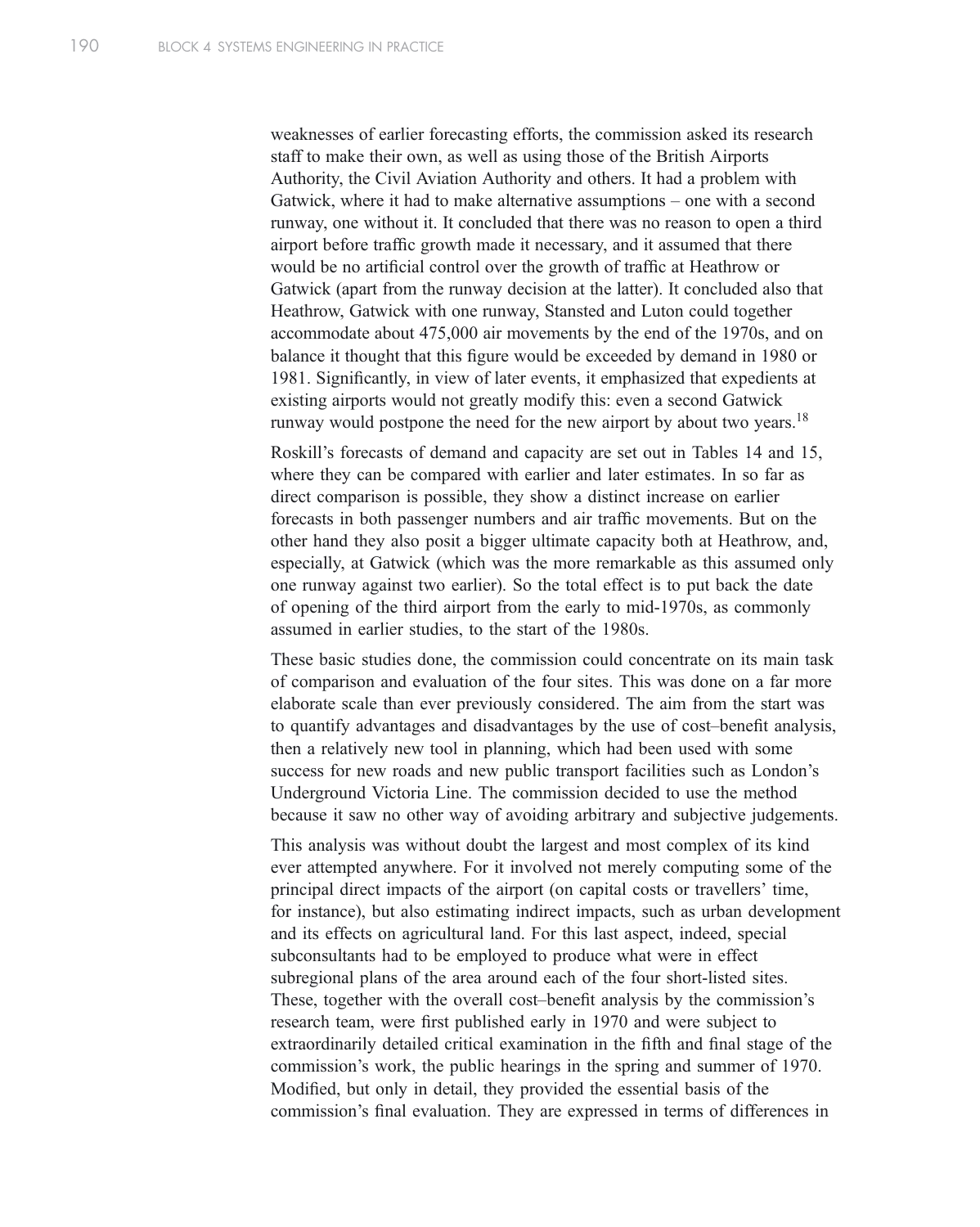costs as compared with the cheapest site, for, as the commission argued in its final report, in an inter-site comparison the absolute money values are irrelevant. Overall, Cublington emerged as the best site from the analysis, so the other three sites were compared with it. Thurleigh, the next best, was £68,000,000 to £88,000,000 more expensive to the community, in terms of 1982 values. Nuthampstead, the next best, was £128,000,000–£137,000,000 dearer than Cublington. And the most expensive of all was Foulness, which was between £156,000,000 and £197,000,000 more costly than Cublington in real resource terms to the community (Table 16).

|                                   |            | 1965 | 1970 | 1975                     | 1980           | 1985                     | 1990                     |
|-----------------------------------|------------|------|------|--------------------------|----------------|--------------------------|--------------------------|
| Inter-dept.<br>Committee 1963     |            | 210  | 279  | $\overline{\phantom{a}}$ | $\gamma$       | $\overline{?}$           | $\overline{\mathcal{L}}$ |
|                                   | Lower      |      | 277  | 327                      | 327            | $\overline{\mathcal{L}}$ | $\ddot{?}$               |
| White Paper 1967                  | Middle     | 221  | 283  | 353                      | 430            | $\overline{\mathcal{L}}$ | $\overline{\mathcal{L}}$ |
|                                   | Upper      |      | 302  | 402                      | 525            | $\overline{?}$           | $\overline{\mathcal{L}}$ |
| Roskill<br>Commission 1971        |            | 225  | 347  | 392                      | 470            | 545                      | $\overline{?}$           |
|                                   | Low        |      |      |                          |                |                          | 340                      |
| Maplin Review<br>1973 (No Tunnel) | Assessment | 225  | 347  |                          |                |                          | 450                      |
|                                   | High       |      |      |                          |                |                          | 565                      |
| Consultation                      | Low        |      |      |                          |                |                          | $\overline{?}$           |
| documents 1975                    | High       |      |      |                          |                |                          | 580                      |
| White Paper 1978                  |            |      |      |                          |                |                          | $\overline{?}$           |
| (2) Passengers (Mill.)            |            |      |      |                          |                |                          |                          |
| Inter-dept.<br>Committee 1963     |            | 11.4 | 17.4 | $\boldsymbol{?}$         | $\overline{?}$ | $\overline{\mathcal{L}}$ | $\overline{\mathcal{L}}$ |
|                                   | Lower      |      | 18.4 | 25.6                     | 33.0           | $\overline{\phantom{a}}$ | $\ddot{?}$               |
| White Paper 1967                  | Middle     | 11.9 | 19.3 | 29.6                     | 43.6           | $\ddot{?}$               | $\overline{\mathcal{L}}$ |
|                                   | Upper      |      | 21.7 | 37.8                     | 63.7           | $\overline{\mathcal{L}}$ | $\overline{?}$           |
| Roskill<br>Commission 1971        |            | 12.7 | 22.0 | 36.1                     | 56.6*          | 82.7                     |                          |
|                                   | Low        |      |      |                          |                | 58.1*                    | 78.3                     |
| Maplin Review<br>1974 (No Tunnel) | Assessment | 12.7 | 22.0 |                          |                | $62.0*$                  | 85.0                     |
|                                   | High       |      |      |                          |                | 75.8*                    | 114.5                    |

#### Table 14 London airports: Traffic forecasts 1963–79

(1) Air traffic movements (000s)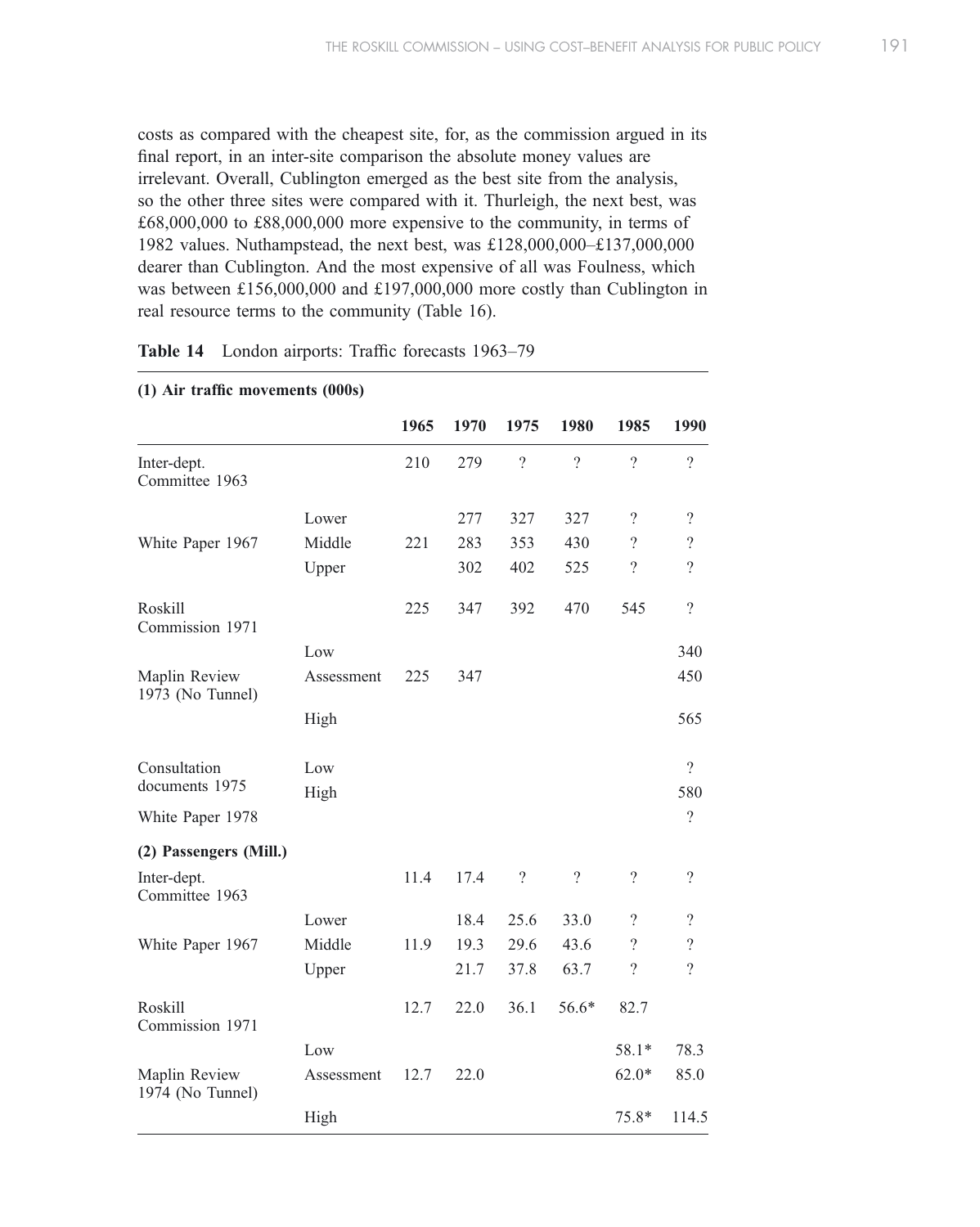| $(2)$ assembers $(1)$          |             |      |      |      |                    |                    |               |
|--------------------------------|-------------|------|------|------|--------------------|--------------------|---------------|
|                                |             | 1965 | 1970 | 1975 | 1980               | 1985               | 1990          |
| Consultation documents<br>1975 | Low<br>High | 12.7 | 22.0 |      | $33.9*$<br>$46.2*$ | $47.7*$<br>$72.8*$ | 67.0<br>106.6 |
| White Paper 1978               | Low<br>High | 12.7 | 22.0 | 28.8 | 36.7<br>41.9       | 51.1<br>63.5       | 65.9<br>89.4  |

| Table 14 | (continued) |
|----------|-------------|
|----------|-------------|

(2) Passengers (Mill.)

Sources: Documents listed \* Interpolated

Table 16 makes it clear that the differences are dominated by a few items. By far the most important of these is passenger user costs, which, for instance, represent £167,000,000 to £207,000,000 of the difference between Cublington and Foulness, or more than the overall difference (meaning that on other aspects, Foulness was on balance better than Cublington). Because of this, the commission's research team had performed elaborate exercises to see what would happen if certain critical assumptions, particularly on the value of time, were changed. It was argued, for instance, that leisure travellers put a very low (or nil) valuation on their time, and that this should be reflected in the analysis. The research team's sensitivity analysis showed that no amount of variation could alter the substantial differences between the sites, which reflected real differences in money costs and time valuation. Foulness emerged as the worst site overall fundamentally because it was the farthest from London (and from most of the rest of the population of England); conversely, Cublington emerged as best because it was well sited on the London–Birmingham axis. These access costs far outweighed differences in construction costs – where the most expensive site, Foulness on the drained Essex marshes, emerged as only £32,000,000 more expensive than Thurleigh, the cheapest on this criterion.

The cost–benefit analysis attracted an enormous volume of critical comment. One main line of argument was that it omitted some important items, either in whole or in part. The most important were planning considerations. Noise and agricultural land loss could be measured in money terms; the loss of landscape and rural amenity could also be measured, through house prices, but that would not allow for the losses to non-residents. Local employment benefits were similarly ignored. A second argument was that the valuations themselves were wrong, especially those concerning the value of time. The commission finally sought to deal with this by giving a range of values, from £1.46 to £2.58 an hour for business travel and from 11.5 p to 34.5 p an hour for leisure travel. There was also much argument about the valuation of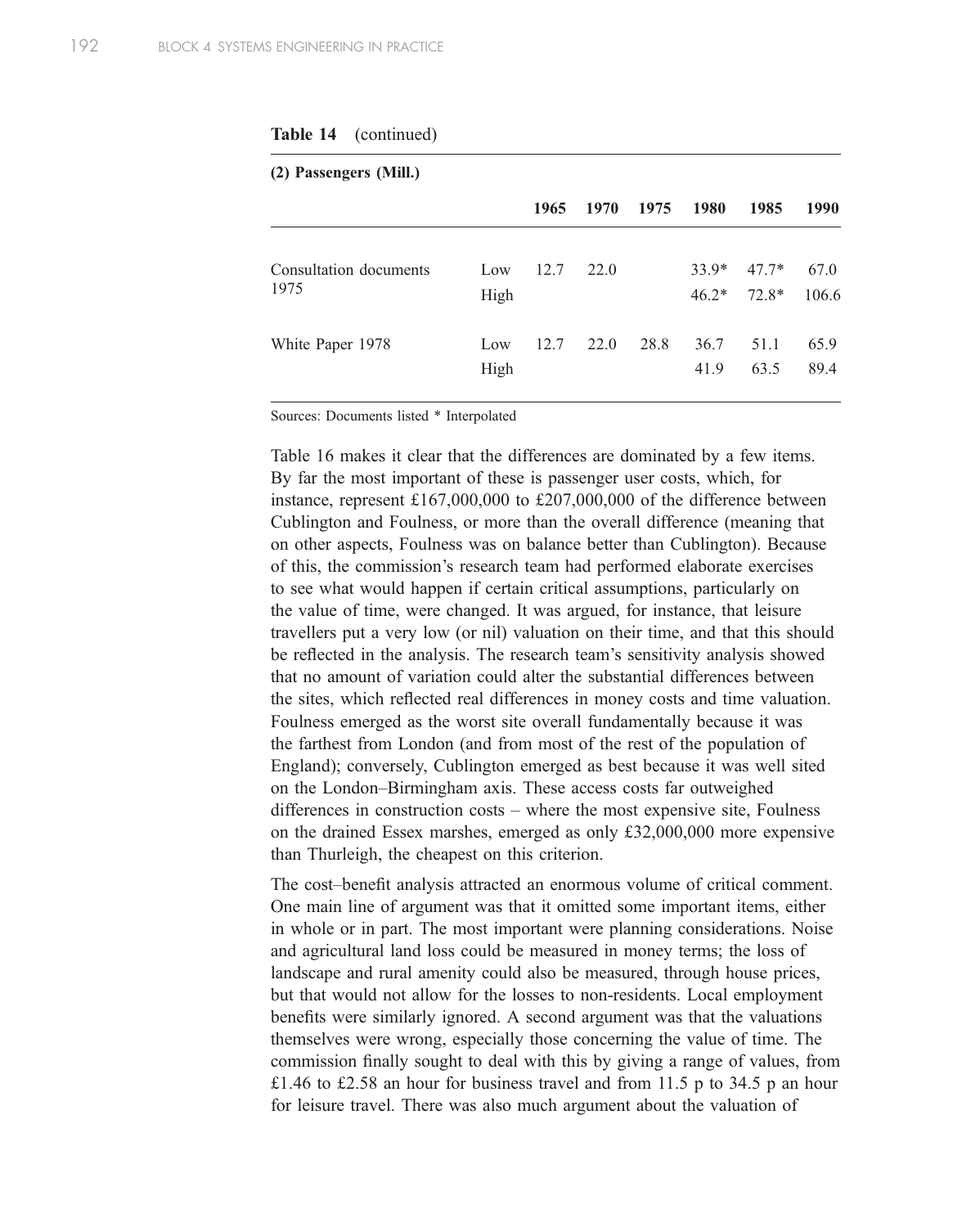|                                                     |                 |                                 | Heathrow                              |                    |                                 | Gatwick                                 |                    |                                 | London airport system without<br>third airport |                    |
|-----------------------------------------------------|-----------------|---------------------------------|---------------------------------------|--------------------|---------------------------------|-----------------------------------------|--------------------|---------------------------------|------------------------------------------------|--------------------|
|                                                     |                 | movements<br>Air traffic<br>000 | Passengers<br>$\overline{\mathbf{u}}$ | Saturation<br>Date | movements<br>Air traffic<br>000 | Passengers<br>$\overline{\mathbb{H}}$ . | Saturation<br>Date | movements<br>Air traffic<br>000 | Passengers<br>$\overline{\mathbf{m}}$ .        | Saturation<br>Date |
| Committee<br>Inter dept.<br>1963                    |                 |                                 | $15 +$                                | 1971               | ?67                             | $\tilde{\omega}$                        | 1980               | ?315*                           | $720*$                                         | 1973*              |
|                                                     | Lower           |                                 | 16.3                                  | 1970               |                                 |                                         |                    | 354                             | $30\,$                                         | 1978               |
| White Paper<br>1967                                 | Middle<br>Upper |                                 | 15.2<br>15.7                          | 1969<br>1968       |                                 | 9.96                                    | 1972-74            | 353                             | $\frac{30}{5}$                                 | 1975<br>1973       |
| Commission<br>Roskill<br>1971                       |                 | 314                             |                                       |                    | 110                             |                                         |                    | 478                             | $\overline{61}$                                | 1981               |
| Review<br>1975<br>Maplin                            |                 | 338                             | $38 - 53$                             |                    | 168                             | $16 - 25$                               |                    | 620                             | $61 - 104$                                     | After 1990         |
| Consultation<br>documents<br>1975/6                 |                 |                                 | $38 - 53$                             | 1983-1990          | 168                             | $16 - 25$                               | 1983-1990          | 590                             | $50 - 104$                                     | 1988-1990          |
| White Paper<br>1978                                 |                 | 275                             | 38                                    |                    | 160                             | 25                                      |                    | 555                             | 72                                             | 1990 or<br>after   |
| Sources: Documents listed * Heathrow + Gatwick only |                 |                                 |                                       |                    |                                 |                                         |                    |                                 |                                                |                    |

Table 15 London Airports: estimated capacity 1963-78 Table 15 London Airports: estimated capacity 1963–78

The roskill commission – using cost–benefit analysis for public policy and  $193$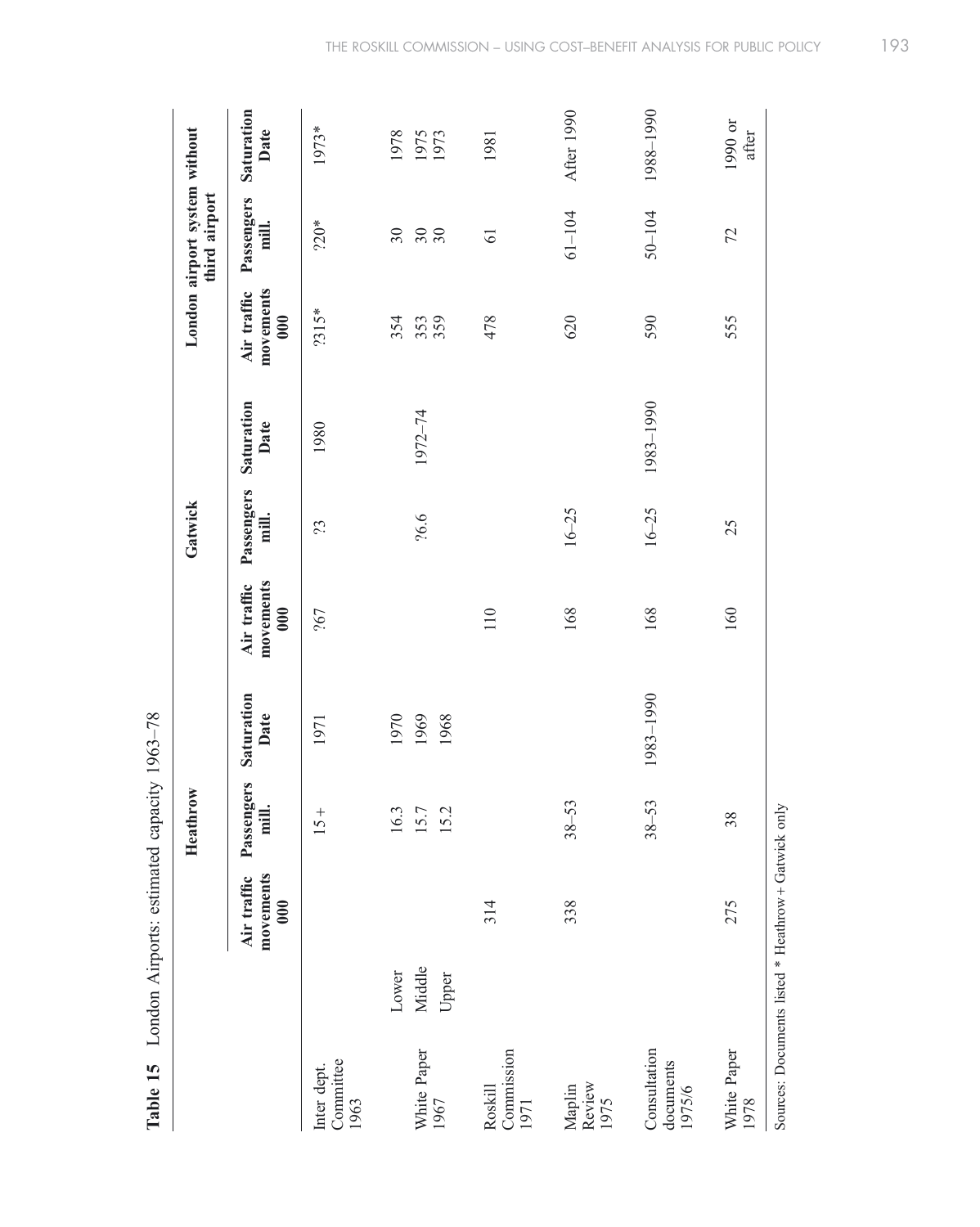noise, which was made through house prices and compensation costs. Finally, there was criticism that the use of money in the analysis was itself distorting, because a sum of money meant different things to different people: £1 meant more to a poor person than to a rich one, so some form of weighting should be used. On this point the commission refused to produce a formula, declaring instead that this was yet another matter to be included in the final judgement.

In that judgement, therefore, the commission accepted that the cost–benefit analysis could never include all the factors relevant to the decision. But it could provide a framework within which all the evidence could be brought together and weighed. In fact, the final verdict of the majority of the commissioners could be fairly described as cost–benefit analysis modified by judgement. It involved weighing advantages and disadvantages, through a carefully balanced judgement process. The needs of the air traveller had to be balanced against the hardship and disadvantage to those living under the flight paths. Thus the commission deliberately refused to set planning considerations as some kind of absolute constraint.

This balanced judgement led the commission to dismiss Nuthampstead straight away: though it had good access and was cheap to construct, it was worst for noise and general planning considerations and it would mean substantial agricultural land losses. Foulness (the site the commission admitted was by far the most popular among witnesses) was good for airport services, air traffic control and (surprisingly, in view of the earlier arguments about the Shoeburyness ranges) defence. It was outstandingly good on the noise criterion but this would be cancelled out by extra traffic at Luton. On balance it was also good on planning grounds. But the commission also stressed that there were disadvantages here too: the destruction of wild life and coastline, as well as the danger of overcrowding in the southern peninsula, which the associated urban development would bring. Further, it would involve very heavy and disruptive provision of extra surface access to London. And not only would it lead to increased traffic at Luton, but because of its inaccessibility compared with the other sites it would lead to more traffic also at Manchester and Birmingham airports, with resulting environmental damage. The commission concluded that though Foulness had an advantage on planning grounds, it was by no means as big as many supposed. And this had to be weighed against its clear disadvantages: its high cost of construction, and above all its inaccessibility. Because it would attract less traffic than the other sites, there was a danger that it would never produce an adequate return on capital, and would thus be a liability to the taxpayer. However the reckoning was done, users of the airport would overall pay a heavy financial penalty.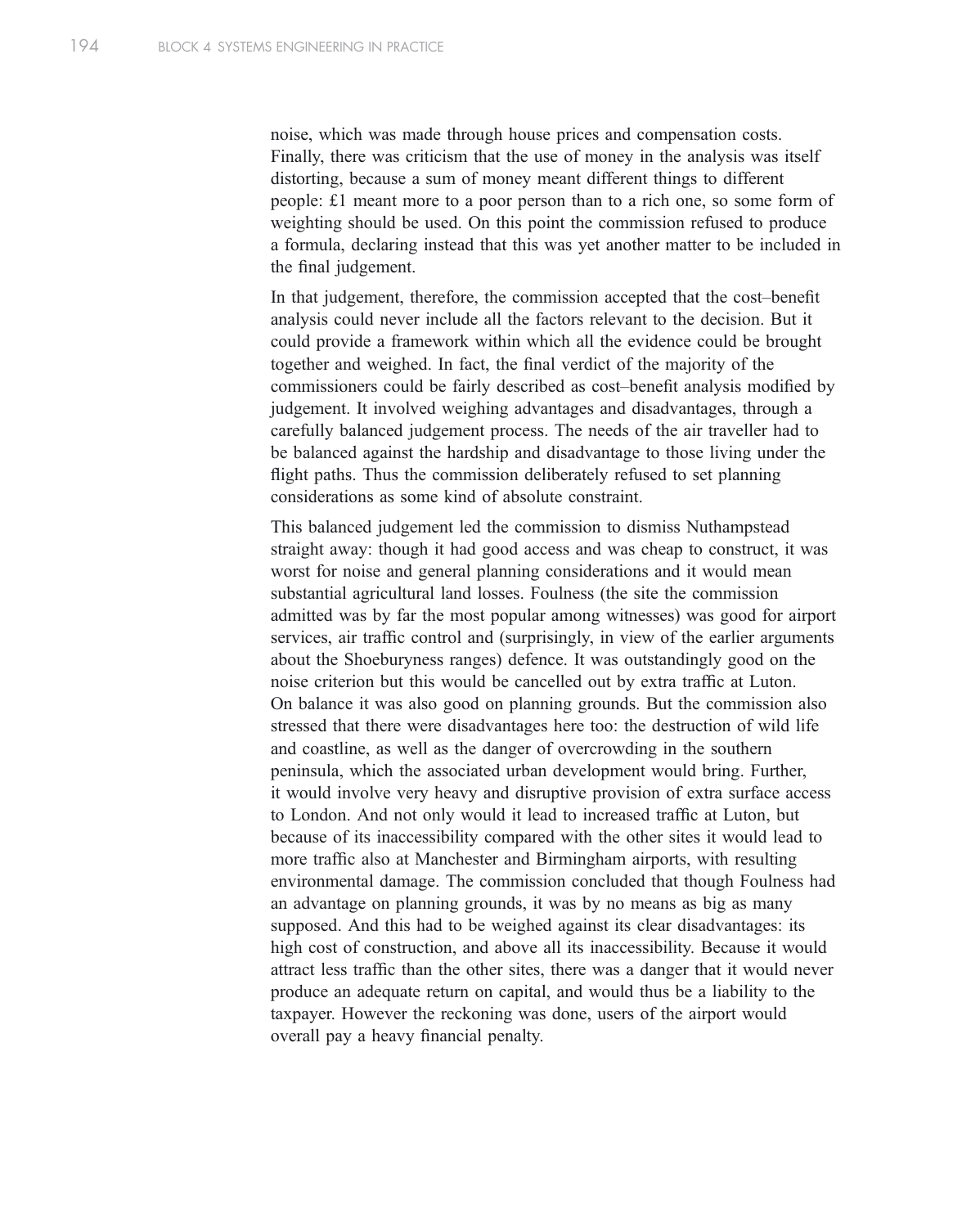|   |                                                                                           |                        | <b>Cublington</b>     |                               | <b>Foulness</b>       |                               | Nuthampstead          |                               | <b>Thurleigh</b>      |  |
|---|-------------------------------------------------------------------------------------------|------------------------|-----------------------|-------------------------------|-----------------------|-------------------------------|-----------------------|-------------------------------|-----------------------|--|
|   |                                                                                           | High<br>time<br>values | Low<br>time<br>values | <b>High</b><br>time<br>values | Low<br>time<br>values | <b>High</b><br>time<br>values | Low<br>time<br>values | <b>High</b><br>time<br>values | Low<br>time<br>values |  |
| 1 | Airport construction                                                                      |                        | 18                    |                               | 32                    |                               | 14                    |                               | $\boldsymbol{0}$      |  |
| 2 | Extension of Luton                                                                        |                        | $\boldsymbol{0}$      |                               | 18                    |                               | $\boldsymbol{0}$      |                               | $\theta$              |  |
| 3 | Airport services                                                                          | 23                     | 22                    | $\boldsymbol{0}$              | $\boldsymbol{0}$      | 17                            | 17                    | $\boldsymbol{7}$              | $\tau$                |  |
| 4 | Meteorology                                                                               |                        | 5                     |                               | $\boldsymbol{0}$      |                               | $\sqrt{2}$            |                               | $\mathbf{1}$          |  |
| 5 | Airspace movements                                                                        | $\boldsymbol{0}$       | $\boldsymbol{0}$      | $\boldsymbol{7}$              | 5                     | 35                            | 31                    | 30                            | 26                    |  |
| 6 | Passenger user costs                                                                      | $\boldsymbol{0}$       | $\boldsymbol{0}$      | 207                           | 167                   | 41                            | 35                    | 39                            | 22                    |  |
| 7 | Freight user costs                                                                        |                        | $\mathbf{0}$          |                               | 14                    |                               | 5                     |                               | $\mathbf{1}$          |  |
| 8 | Road capital                                                                              |                        | $\mathbf{0}$          |                               | $\overline{4}$        |                               | $\overline{4}$        |                               | 5                     |  |
| 9 | Rail capital                                                                              |                        | 3                     |                               | 26                    |                               | 12                    |                               | $\boldsymbol{0}$      |  |
|   | 10 Air safety                                                                             |                        | $\boldsymbol{0}$      |                               | $\overline{2}$        |                               | $\boldsymbol{0}$      |                               | $\boldsymbol{0}$      |  |
|   | 11 Defence                                                                                |                        | 29                    |                               | $\boldsymbol{0}$      |                               | 5                     |                               | 61                    |  |
|   | 12 Public scientific<br>establishments                                                    |                        | $\mathbf{1}$          |                               | $\boldsymbol{0}$      |                               | 21                    |                               | 27                    |  |
|   | 13 Private airfields                                                                      |                        | $\tau$                |                               | $\boldsymbol{0}$      |                               | 13                    |                               | 15                    |  |
|   | 14 Residential conditions<br>(noise, off-site)                                            |                        | 13                    |                               | $\theta$              |                               | 62                    |                               | 5                     |  |
|   | 15 Residential conditions<br>(on site)                                                    |                        | 11                    |                               | $\boldsymbol{0}$      |                               | $8\,$                 |                               | 6                     |  |
|   | 16 Luton noise costs                                                                      |                        | $\boldsymbol{0}$      |                               | 11                    |                               | $\boldsymbol{0}$      |                               | $\boldsymbol{0}$      |  |
|   | 17 Schools, hospitals and<br>public authority<br>buildings (including<br>noise)           |                        | 7                     |                               | $\boldsymbol{0}$      |                               | 11                    |                               | 9                     |  |
|   | 18 Agriculture                                                                            |                        | $\boldsymbol{0}$      |                               | 4                     |                               | $\overline{9}$        |                               | 3                     |  |
|   | 19 Commerce and<br>industry (including<br>noise)                                          |                        | $\boldsymbol{0}$      |                               | $\mathbf{2}$          |                               | $\mathbf{1}$          |                               | $\sqrt{2}$            |  |
|   | 20 Recreation (including<br>noise)                                                        |                        | 13                    |                               | $\boldsymbol{0}$      |                               | $\tau$                |                               | $\tau$                |  |
|   | Aggregate of inter-site<br>differences (costed items<br>only) high and low time<br>values | $\mathbf{0}$           | $\boldsymbol{0}$      | 197                           | 156                   | 137                           | 128                   | 88                            | 68                    |  |

Table 16 London Third Airport sites: summary cost/benefit analysis. Differences from lowest-cost site (£ million discounted to 1982)

Source: GB Commission on the Third London Airport, Report, p. 119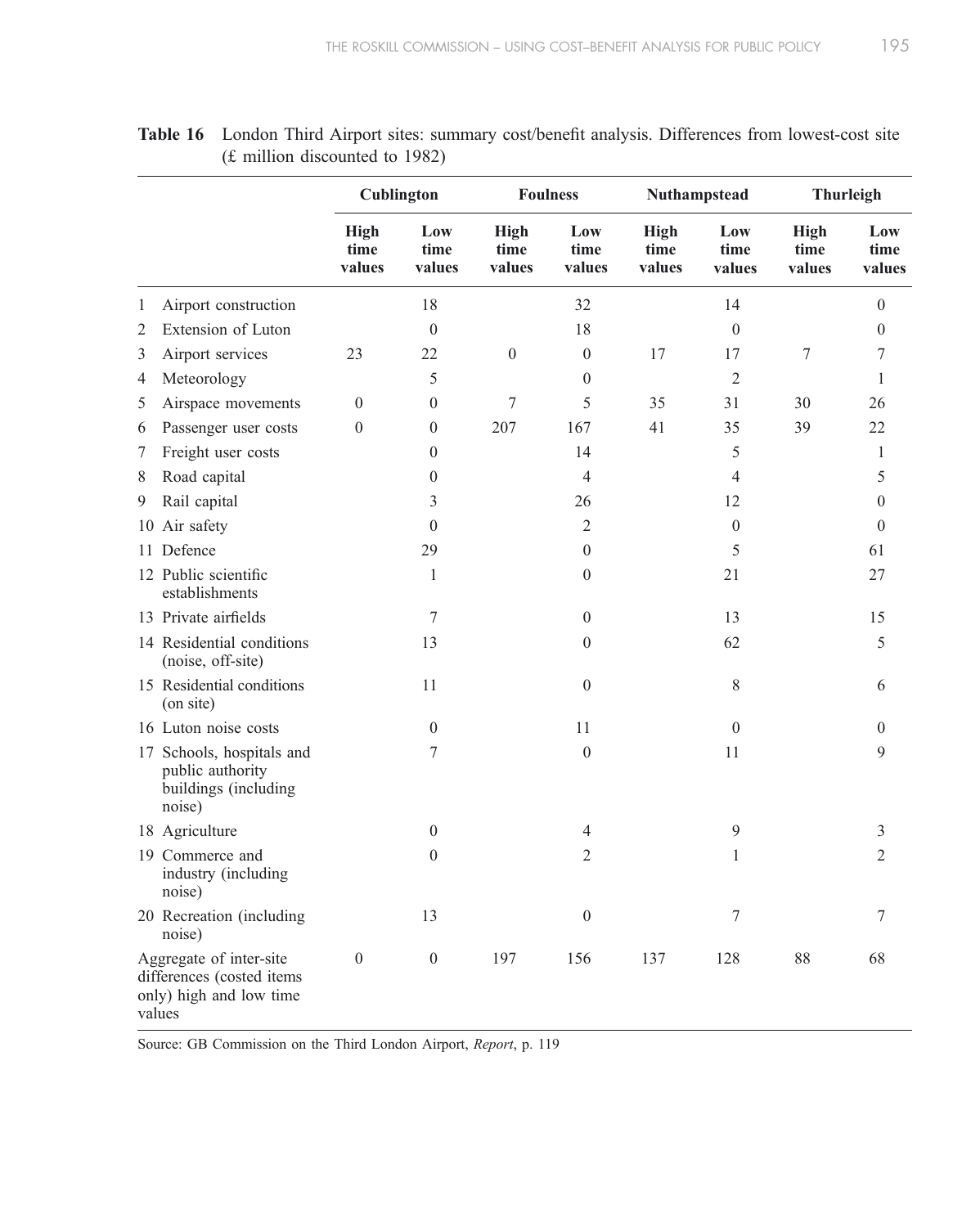The commission majority therefore repeated its earlier argument:

A third London airport must be able to succeed as an airport. To this end, it must meet the needs of those whom it is designed to serve. But it could succeed as an airport and yet fail in some wider social purpose. This in essence is the case made against an airport at Cublington or Thurleigh. Unfortunately the converse is not equally true. An airport cannot serve any social purpose unless it first succeeds as an airport.<sup>19</sup>

Because there was too great a danger that Foulness would fail as an airport, the commission rejected it. It was therefore left with Cublington and Thurleigh, two inland sites with finely balanced advantages and disadvantages. They found that Cublington was better for access and for defence. It was rather worse for planning and environment, though both imposed a burden on those living in their local areas. Cublington made a smaller claim on the nation's resources; it also offered a better prospect of reducing the noise burden around Heathrow. Therefore, despite the undoubted environmental disadvantages, the commissioners plumped for Cublington.

They did so with one exception. Almost at the very end of their work, Professor Colin Buchanan announced that he could not accept the choice of Cublington. To the surprise of his fellow commissioners, he then announced that he could not accept the rest of the report either, except for a small section on the timing of the need. He produced instead an eleven-page note of dissent. It makes an extraordinary contrast to the main report. Against their cool, logical, detached and carefully measured analysis, he contraposes a passionate, highly emotional personal testament. He explains how, almost from the start, he had developed a deep distrust of the cost–benefit approach used by the commission and its research team. He takes his stand on a principle, that good planning considerations must be absolutely paramount, an approach which had been specifically rejected by the rest of the commission.<sup>20</sup> A central planning principle, he argues, has been the preservation of open rural background around London. A new airport in that open area would involve enormous destruction of its character and threaten the whole principle. Finally, three of the four sites are there; only Foulness is not.

Behind the sanctity of planning principles, however, lies a deeper consideration, which Buchanan makes explicit. It is that preservation of the national heritage, and in particular its traditional landscapes, is a sacred trust for present and future generations.

I see many examples of the way present day life has been enriched as a result of decisions taken years ago with sure-sighted anticipation of our needs; I see other cases where the exercise of but a little foresight would have prevented losses over which we today can merely wring our hands. Human nature does not change so quickly that it is impossible or even difficult to distinguish the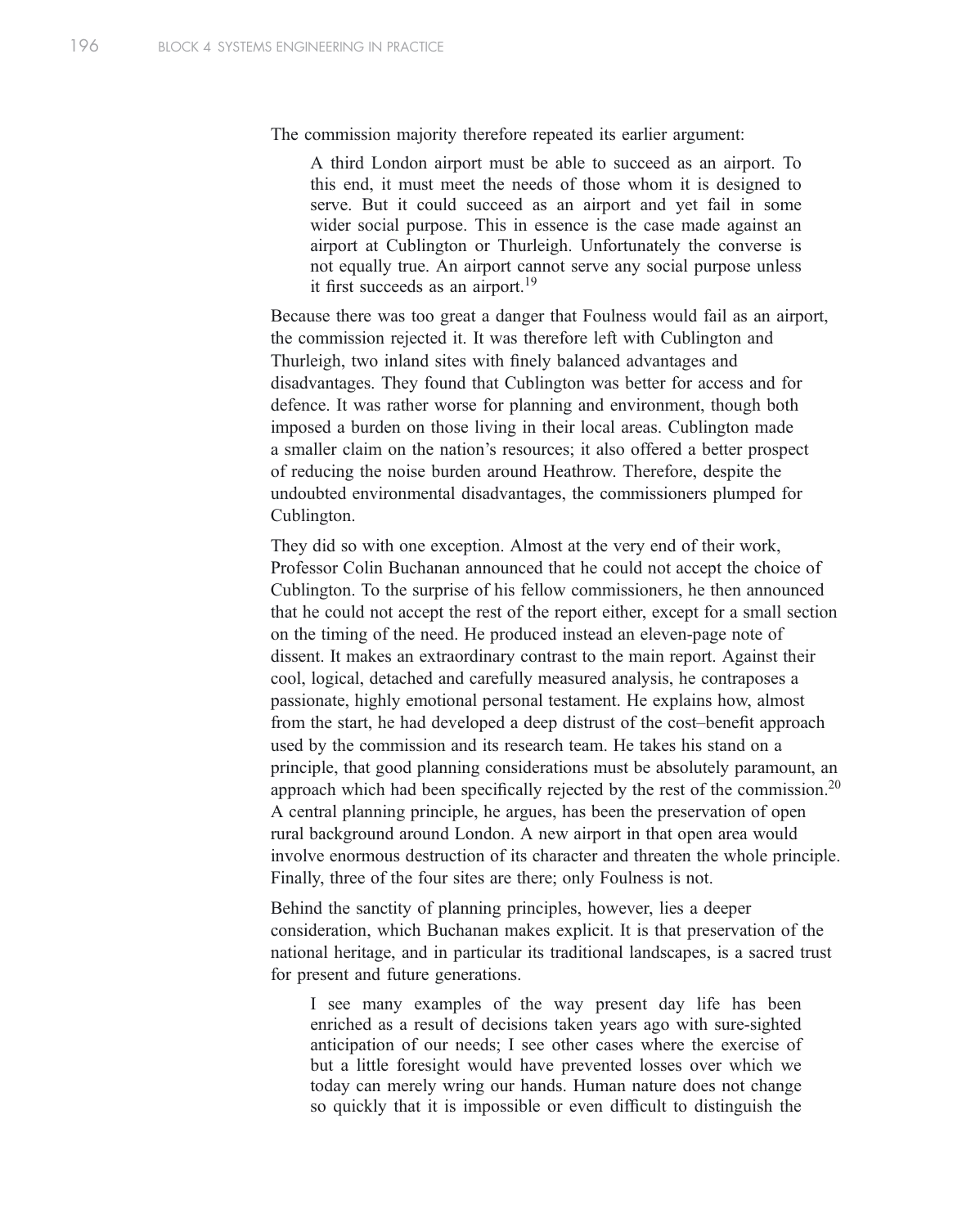things that successive generations commonly find of value. I have no doubt that the things I find of interest in the open background of London are things that will interest many generations to come. I am profoundly certain that they are good things.<sup>21</sup>

Buchanan thus took issue with his colleagues on a central issue of principle. He concluded that:

it would be nothing less than an environmental disaster if the airport were to be built at any of the inland sites, but nowhere more serious than at Cublington where it would lie athwart the critically important belt of open country between London and Birmingham.<sup>22</sup>

He confessed he still doubted the cost–benefit analysis on the grounds of the basis of the costings – which he did not fully understand – as well as the way they were aggregated; but above all, he felt that any such analysis must be constrained by planning considerations. So he remained adamant that Foulness was the only acceptable site.

The result was perhaps predictable. Immediately on publication of the report, the split within the commission was replicated in the wider reading (and thinking) public. The critical difference was that the Buchanan view was no longer in a minority. All those who felt intuitively, as he did, that Cublington would be an 'environmental disaster' naturally turned to his testimony for support.

One group especially did so. The Roskill Commission had been right when it predicted that its recommendation would be received with abhorrence by the majority of those living in the Cublington area. Immediately after publication the Wing Resistance Association was formed. It modelled its campaign on the highly successful one at Stansted and it did so with resources supplied by some very affluent residents. It was estimated that the Roskill Commission spent a million pounds to produce its recommendation and the Wing Resistance Association spent three quarters of a million trying to overturn it.

Again, perhaps as expected, they succeeded. The forces of economic reason may have declared for Cublington, but the forces of environmental emotion were in favour only of Foulness, and they proved far stronger both in number and in intensity. The weight of the planning profession, of the media, of general middle-class public opinion as reflected in letters to The Times, and finally of MPs, shared the views of Buchanan:

Time and again since the end of Stage V, I have recalled Mr Niall MacDermot's words in his closing address when he said that anyone standing on one of the famous vantage points of the Chilterns and looking out over the Vale of Aylesbury would say, 'It simply is unthinkable that an airport and all it implies should be brought here.' 23